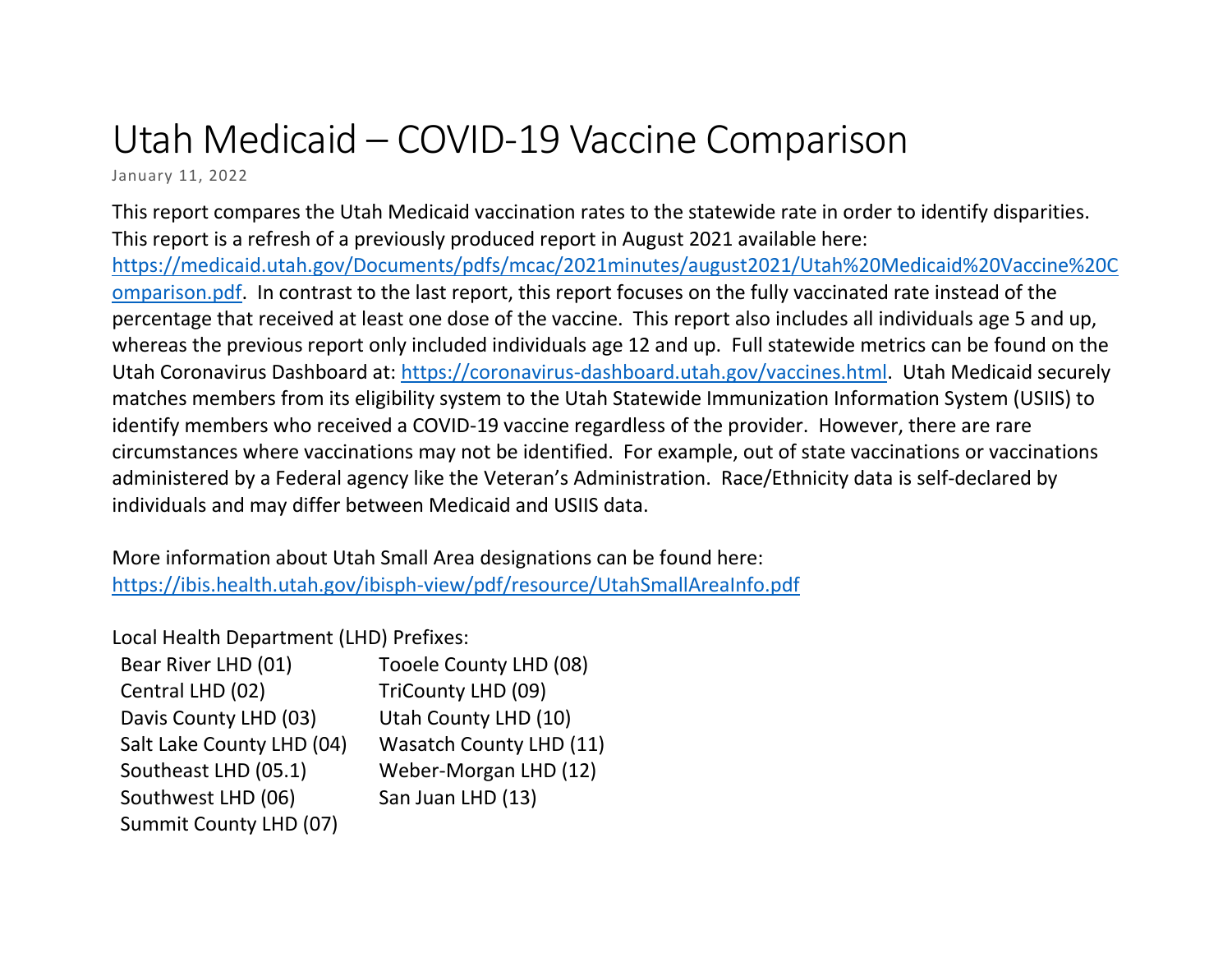| <b>Small Area</b>                                  | <b>All Utahns</b><br>Age 5+ | <b>Medicaid</b><br>Age 5+ | <b>Difference</b> |
|----------------------------------------------------|-----------------------------|---------------------------|-------------------|
| 1-1 Brigham City                                   | 60.6%                       | 37.3%                     | $-23.4%$          |
| 1-2.1 Box Elder County (Other)<br>V <sub>2</sub>   | 50.1%                       | 25.4%                     | $-24.6%$          |
| 1-2.2 Tremonton                                    | 41.3%                       | 23.3%                     | $-18.0%$          |
| 1-3.1 Logan V2                                     | 61.6%                       | 39.3%                     | $-22.4%$          |
| 1-3.2 North Logan                                  | 62.4%                       | 42.5%                     | $-19.9%$          |
| 1-4.1 Cache County (Other)/Rich<br>County (All) V2 | 57.5%                       | 30.9%                     | $-26.6%$          |
| 1-4.2 Hyrum                                        | 56.3%                       | 31.6%                     | $-24.7%$          |
| 1-4.3 Smithfield                                   | 62.1%                       | 33.2%                     | $-28.9%$          |
| 2-54.1 Nephi/Mona                                  | 41.0%                       | 20.7%                     | $-20.2%$          |
| 2-54.2 Delta/Fillmore                              | 45.7%                       | 23.3%                     | $-22.4%$          |
| 2-54.3 Sanpete Valley                              | 39.5%                       | 24.7%                     | $-14.8%$          |
| 2-54.4 Central (Other)                             | 46.3%                       | 24.0%                     | $-22.3%$          |
| 2-55.1 Richfield/Monroe/Salina                     | 45.7%                       | 23.6%                     | $-22.1%$          |
| 3-11 Clearfield Area/Hooper                        | 58.6%                       | 37.3%                     | $-21.3%$          |
| 3-12 Layton/South Weber                            | 64.3%                       | 39.3%                     | $-25.0%$          |
| 3-13.1 Kaysville/Fruit Heights                     | 73.7%                       | 48.3%                     | $-25.4%$          |
| 3-13.2 Syracuse                                    | 70.2%                       | 43.0%                     | $-27.1%$          |
| 3-14.1 Centerville                                 | 68.0%                       | 53.2%                     | $-14.8%$          |
| 3-14.2 Farmington                                  | 75.5%                       | 49.8%                     | $-25.8%$          |
| 3-15.1 North Salt Lake                             | 73.8%                       | 42.6%                     | $-31.1%$          |
| 3-15.2 Woods Cross/West<br><b>Bountiful</b>        | 74.2%                       | 45.1%                     | $-29.1%$          |
| 3-16 Bountiful                                     | 70.1%                       | 49.7%                     | $-20.4%$          |
| 4-17 Salt Lake City (Rose Park)                    | 62.9%                       | 43.8%                     | $-19.1%$          |
| 4-18 Salt Lake City (Avenues)                      | 75.8%                       | 62.1%                     | $-13.7%$          |
| 4-19.1 Salt Lake City<br>(Foothill/East Bench)     | 81.7%                       | 65.0%                     | $-16.6%$          |
| 4-20 Magna                                         | 64.0%                       | 37.7%                     | $-26.2%$          |
| 4-21.1 Salt Lake City (Glendale)<br>V <sub>2</sub> | 63.9%                       | 43.8%                     | $-20.1%$          |
| 4-22.1 West Valley (Center)                        | 64.9%                       | 39.7%                     | $-25.2%$          |
| 4-22.2 West Valley (West) V2                       | 63.8%                       | 40.1%                     | $-23.8%$          |

| <b>Small Area</b>                                  | <b>All Utahns</b><br>Age 5+ | <b>Medicaid</b><br>Age 5+ | <b>Difference</b> |
|----------------------------------------------------|-----------------------------|---------------------------|-------------------|
| 4-23.1 West Valley (East) V2                       | 68.4%                       | 41.1%                     | $-27.3%$          |
| 4-24.1 Salt Lake City (Downtown)<br>V <sub>2</sub> | 79.1%                       | 52.5%                     | $-26.7%$          |
| 4-24.2 Salt Lake City (Southeast<br>Liberty)       | 83.5%                       | 59.9%                     | $-23.6%$          |
| 4-25 South Salt Lake                               | 73.9%                       | 50.0%                     | $-23.9%$          |
| 4-26.1 Salt Lake City (Sugar<br>House)             | 77.3%                       | 51.5%                     | $-25.8%$          |
| 4-26.2 Millcreek (South)                           | 83.2%                       | 55.0%                     | $-28.3%$          |
| 4-26.3 Millcreek (East)                            | 82.8%                       | 61.4%                     | $-21.5%$          |
| 4-27.1 Holladay V2                                 | 76.5%                       | 55.4%                     | $-21.1%$          |
| 4-28 Cottonwood                                    | 75.0%                       | 52.0%                     | $-23.1%$          |
| 4-29.1 Kearns V2                                   | 68.0%                       | 40.9%                     | $-27.1%$          |
| 4-30 Taylorsville (East)/Murray<br>(West)          | 70.4%                       | 42.1%                     | $-28.3%$          |
| 4-30.1 Taylorsville (West)                         | 65.9%                       | 43.8%                     | $-22.1%$          |
| 4-31 Murray                                        | 70.1%                       | 46.5%                     | $-23.6%$          |
| 4-32 Midvale                                       | 73.7%                       | 42.6%                     | $-31.1%$          |
| 4-33.2 West Jordan (Northeast)<br>V <sub>2</sub>   | 67.9%                       | 40.5%                     | $-27.4%$          |
| 4-34.1 West Jordan (Southeast)                     | 66.5%                       | 41.9%                     | $-24.6%$          |
| 4-34.2 West Jordan<br>(West)/Copperton             | 64.3%                       | 42.1%                     | $-22.3%$          |
| 4-35.1 South Jordan V2                             | 72.3%                       | 47.6%                     | $-24.7%$          |
| 4-35.2 Daybreak                                    | 63.8%                       | 43.9%                     | $-19.9%$          |
| 4-36.1 Sandy (West)                                | 67.5%                       | 45.0%                     | $-22.5%$          |
| 4-36.2 Sandy (Center) V2                           | 66.9%                       | 48.7%                     | $-18.3%$          |
| 4-37 Sandy (Northeast)                             | 78.4%                       | 51.1%                     | $-27.3%$          |
| 4-38 Sandy (Southeast)                             | 72.0%                       | 53.0%                     | $-19.0%$          |
| 4-39.1 Draper                                      | 77.9%                       | 45.4%                     | $-32.4%$          |
| 4-39.2 Riverton/Bluffdale                          | 66.6%                       | 38.7%                     | $-27.9%$          |
| 4-39.3 Herriman                                    | 65.8%                       | 36.4%                     | $-29.4%$          |
| 5.1-56.1 Carbon County                             | 50.1%                       | 32.0%                     | $-18.1%$          |
| 5.1-56.2 Emery County                              | 47.6%                       | 26.7%                     | $-20.9%$          |
| 5.1-57.1 Grand County                              | 67.1%                       | 35.6%                     | $-31.5%$          |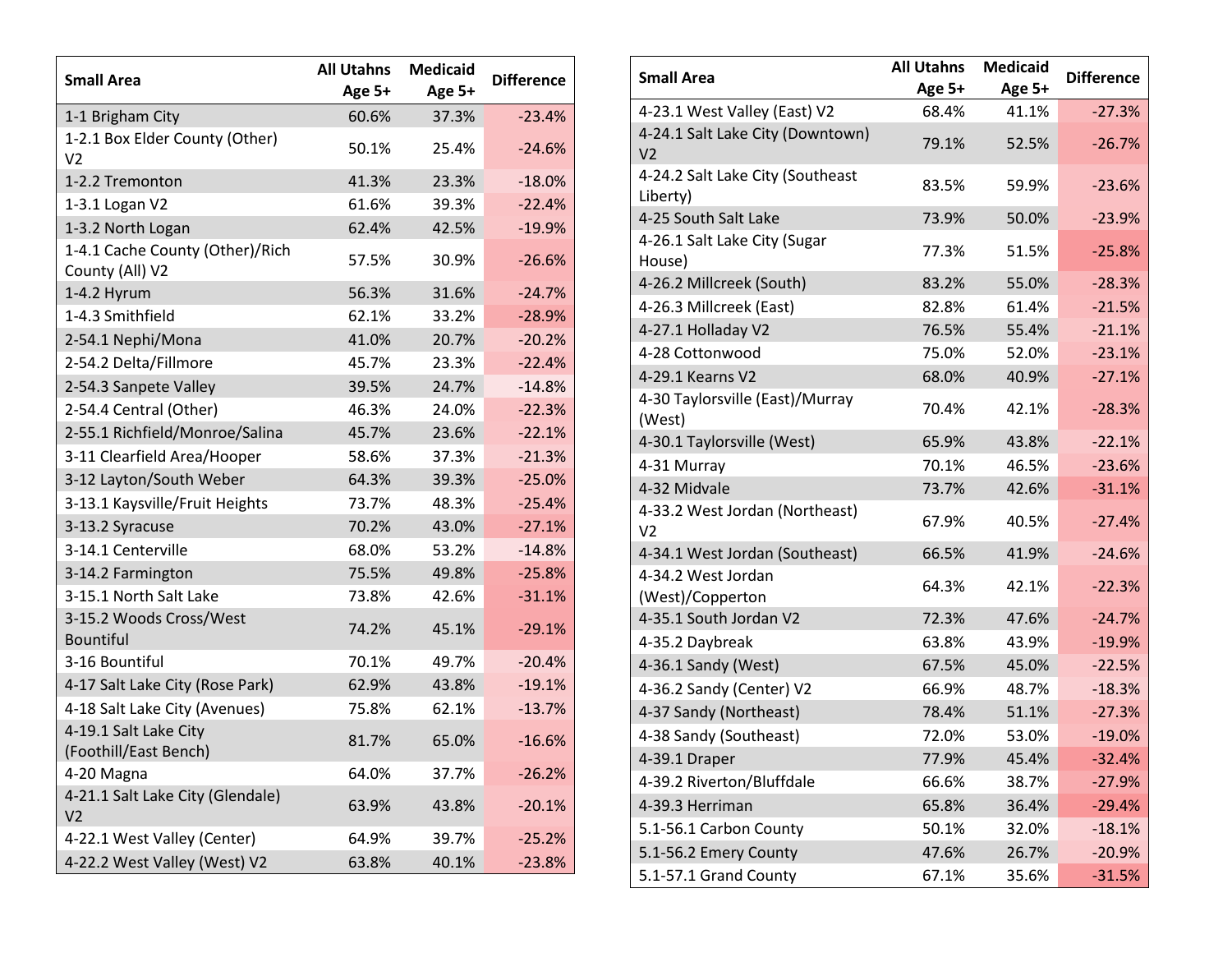| <b>Small Area</b>                      | <b>All Utahns</b> | <b>Medicaid</b> | <b>Difference</b> |
|----------------------------------------|-------------------|-----------------|-------------------|
|                                        | Age 5+            | Age 5+          |                   |
| 6-58 St. George                        | 53.6%             | 28.4%           | $-25.3%$          |
| 6-59.1 Washington County<br>(Other) V2 | 47.5%             | 14.1%           | $-33.3%$          |
| 6-59.2 Washington City                 | 49.9%             | 24.9%           | $-25.0%$          |
| 6-59.3 Hurricane/La Verkin             | 43.4%             | 20.7%           | $-22.7%$          |
| 6-59.4 Ivins/Santa Clara               | 56.1%             | 28.7%           | $-27.4%$          |
| 6-60 Cedar City                        | 45.7%             | 24.6%           | $-21.1%$          |
| 6-61 Southwest LHD (Other)             | 48.1%             | 23.2%           | $-24.9%$          |
| 7-51.1 Park City                       | 88.2%             | 47.5%           | $-40.7%$          |
| 7-51.2 Summit County (East)            | 80.8%             | 30.9%           | $-50.0%$          |
| 8-40.1 Tooele County (Other)           | 50.8%             | 30.2%           | $-20.7%$          |
| 8-40.2 Tooele Valley                   | 59.4%             | 35.8%           | $-23.6%$          |
| 9-53.1 Daggett and Uintah<br>County    | 38.3%             | 24.6%           | $-13.7%$          |
| 9-53.2 Duchesne County                 | 42.1%             | 22.9%           | $-19.2%$          |
| 10-41.1 Eagle Mountain/Cedar<br>Valley | 53.4%             | 27.7%           | $-25.7%$          |
| 10-41.2 Lehi                           | 63.3%             | 36.8%           | $-26.4%$          |
| 10-41.3 Saratoga Springs               | 59.5%             | 34.9%           | $-24.6%$          |
| 10-42.1 American Fork                  | 64.8%             | 41.3%           | $-23.5%$          |
| 10-42.2 Alpine                         | 64.0%             | 43.6%           | $-20.4%$          |
| 10-43 Pleasant Grove/Lindon            | 59.9%             | 37.1%           | $-22.8%$          |
| 10-44 Orem (North)                     | 58.7%             | 40.2%           | $-18.6%$          |
| 10-45 Orem (West)                      | 61.6%             | 38.7%           | $-22.9%$          |
| 10-46 Orem (East)                      | 61.7%             | 40.2%           | $-21.5%$          |
| 10-47 Provo/BYU                        | 51.5%             | 45.4%           | $-6.1%$           |
| 10-48.1 Provo (West City Center)       | 59.1%             | 40.9%           | $-18.2%$          |
| 10-48.2 Provo (East City Center)       | 52.8%             | 40.4%           | $-12.3%$          |
| 10-49.1 Salem City                     | 62.2%             | 32.8%           | $-29.4%$          |
| 10-49.2 Spanish Fork                   | 55.7%             | 30.8%           | $-25.0%$          |
| 10-49.3 Springville                    | 61.3%             | 34.7%           | $-26.6%$          |
| 10-49.4 Mapleton                       | 67.2%             | 39.8%           | $-27.4%$          |
| 10-50.1 Utah County (South) V2         | 48.2%             | 23.8%           | $-24.4%$          |
| 10-50.2 Payson                         | 54.3%             | 31.6%           | $-22.6%$          |

| <b>Small Area</b>           | <b>All Utahns</b><br>Age 5+ | <b>Medicaid</b><br>Age 5+ | <b>Difference</b> |
|-----------------------------|-----------------------------|---------------------------|-------------------|
| 11-52 Wasatch County        | 60.9%                       | 35.6%                     | $-25.3%$          |
| 12-10 Riverdale             | 67.2%                       | 39.2%                     | $-28.0%$          |
| 12-5 Ben Lomond             | 58.1%                       | 36.3%                     | $-21.8%$          |
| 12-6.1 Weber County (East)  | 66.1%                       | 38.0%                     | $-28.1%$          |
| 12-6.2 Morgan County        | 53.7%                       | 26.4%                     | $-27.3%$          |
| 12-7 Ogden (Downtown)       | 58.0%                       | 36.0%                     | $-22.0%$          |
| 12-8 South Ogden            | 62.2%                       | 38.3%                     | $-23.9%$          |
| 12-9 Roy/Hooper             | 59.1%                       | 37.1%                     | $-22.0%$          |
| 13-57.3 Blanding/Monticello | 47.8%                       | 38.0%                     | $-9.8%$           |
| 13-57.4 San Juan (Other)    | 56.9%                       | 54.5%                     | $-2.4%$           |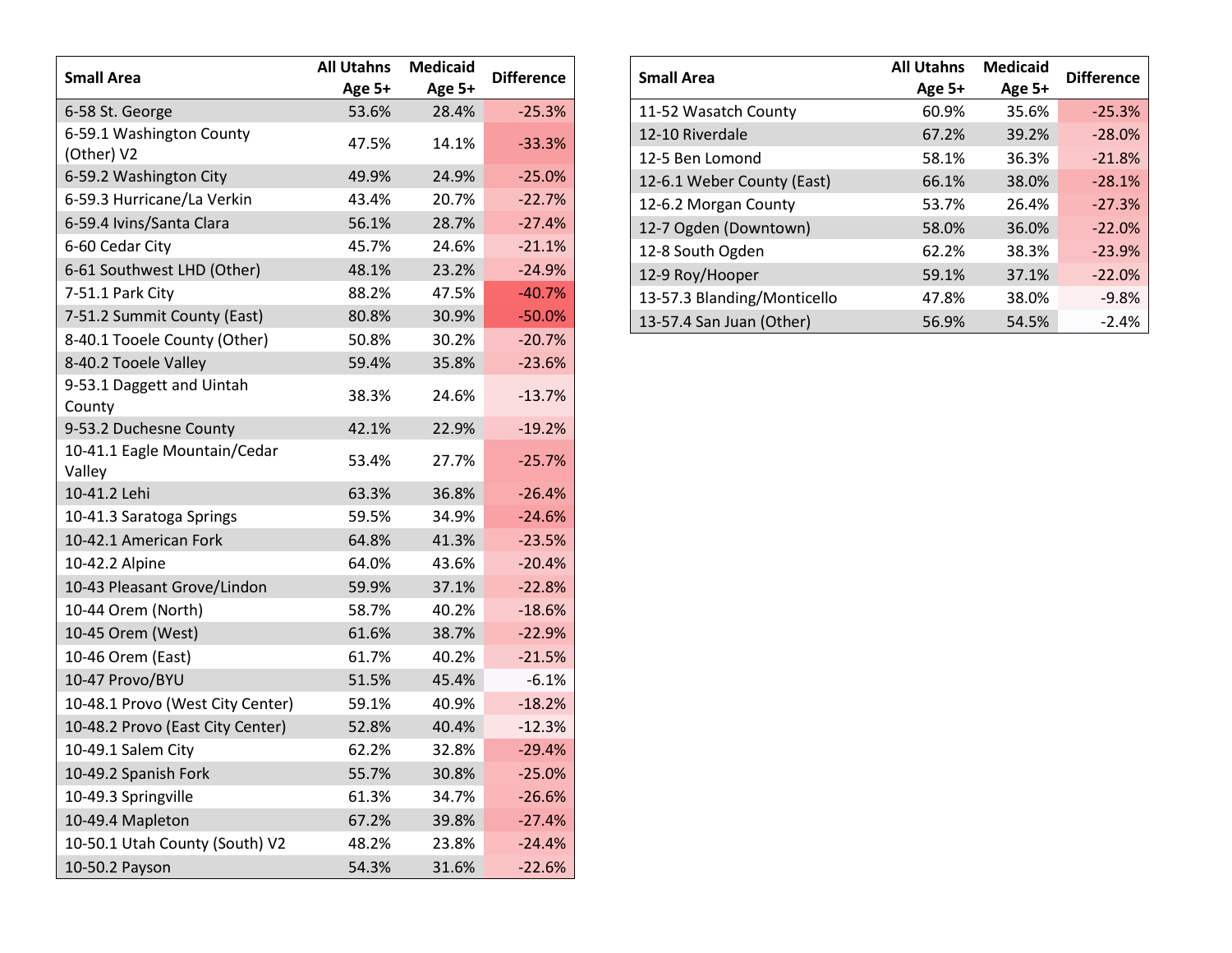

## Comparing Medicaid to all Utahns - Race & Ethnicity